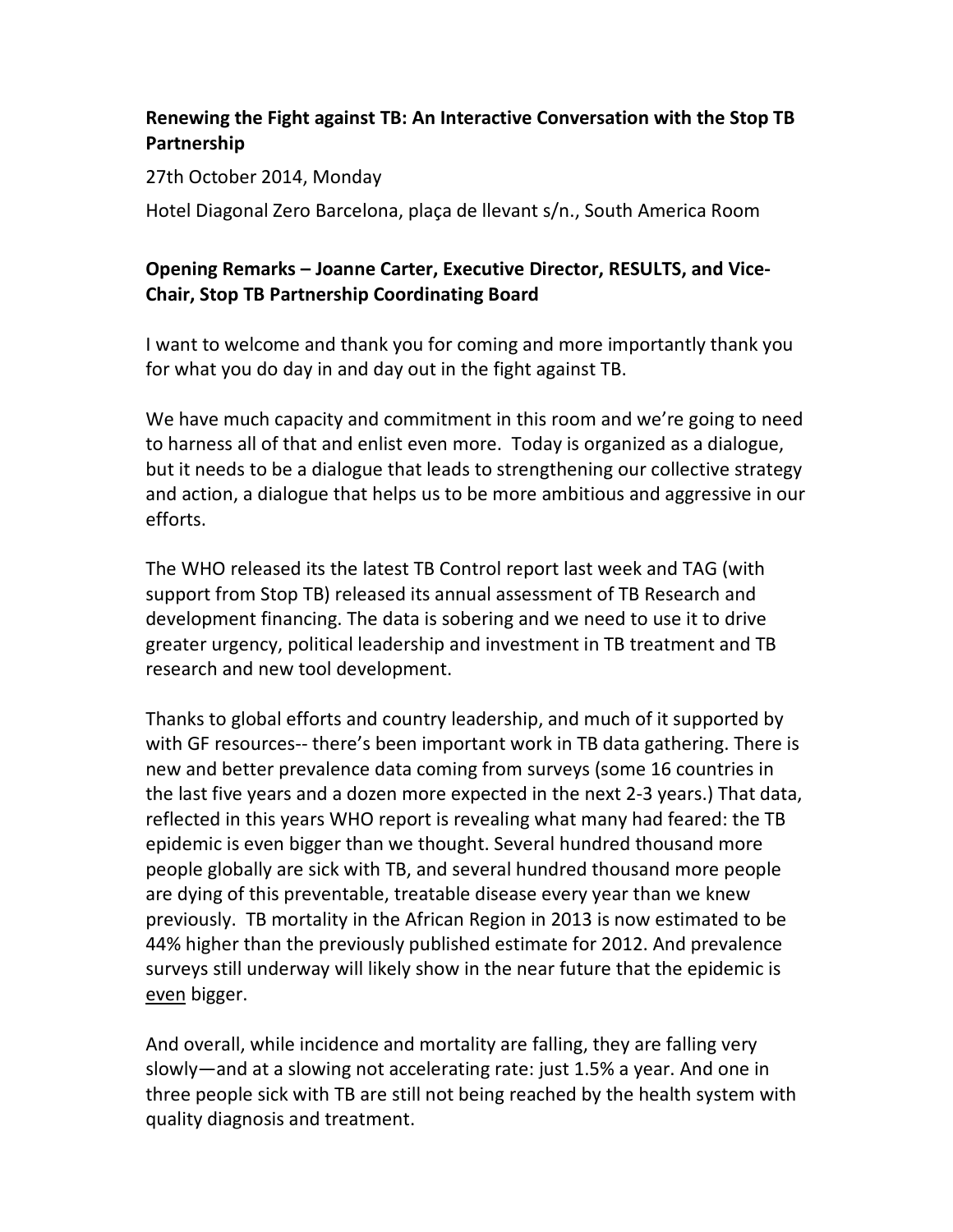In the case of the growing global threat of drug-resistant TB: thanks to the scale up of new diagnostics Xpert, we're now better able to identify multidrugresistant TB. But treatment is failing to keep up and we are seeing a widening gap between people being diagnosed with MDR and people getting treated for MDR. At least 39,000 people last year who were diagnosed with MDR-TB were on waiting lists to get lifesaving drugs. And over 70% of all people with multidrug-resistant TB go undiagnosed every year, aren't receiving effective treatment, and are left to die and to spread the disease.

Progress in HIV testing of TB patients is slowing down. Only 70% of people diagnosed with TB-HIV co-infection are receiving ART. This falls well short of the 100% target set for 2015.

We have ambitious new TB targets for 2035, approved by the World Health Assembly in May of this year, but new strategies and new and better tools are urgently needed starting now if we are to reduce TB deaths by 95 percent and cut the number of new TB cases by 90 percent by 2035.

With a global epidemic that is even bigger than we knew, and the continued spread of drug resistance where we aren't keeping pace with treatment needs, it is clear that we need to invest significantly more in the scale-up of effective TB diagnosis, treatment and prevention and in R&D for better diagnostics, drug regimens and an effective vaccine. The WHO report notes that there is at least a \$2 billion annual financing gap for TB treatment—and that's a conservative estimate. Countries with high burdens of TB continue to cover the majority of the cost but many are in dire need of additional external financing to respond ambitiously.

The data from Treatment Action Group's new report underscores the urgent need for investment in research and development for TB. The report highlights that we're still only investing one-third of the estimated \$2 B in resources needed annually for TB R&D and that private pharmaceutical investment in TB is down by over 30% just since 2011. The pool of TB research funders is relatively small--we need to expand that base and ensure that austerity in public sector budgets doesn't endanger critical new drugs in the pipeline.

My goal is not to depress us but to animate us with the urgency of the moment. AND it's not all bad news—we have exciting R&D opportunities that if we seize them, could start to transform the fight in just the next few years. Our hope is that everyone here today will share their views, their vision and also their practical ideas and strategies to help us build a strong and effective Stop TB Partnership that can help drive a stronger global response.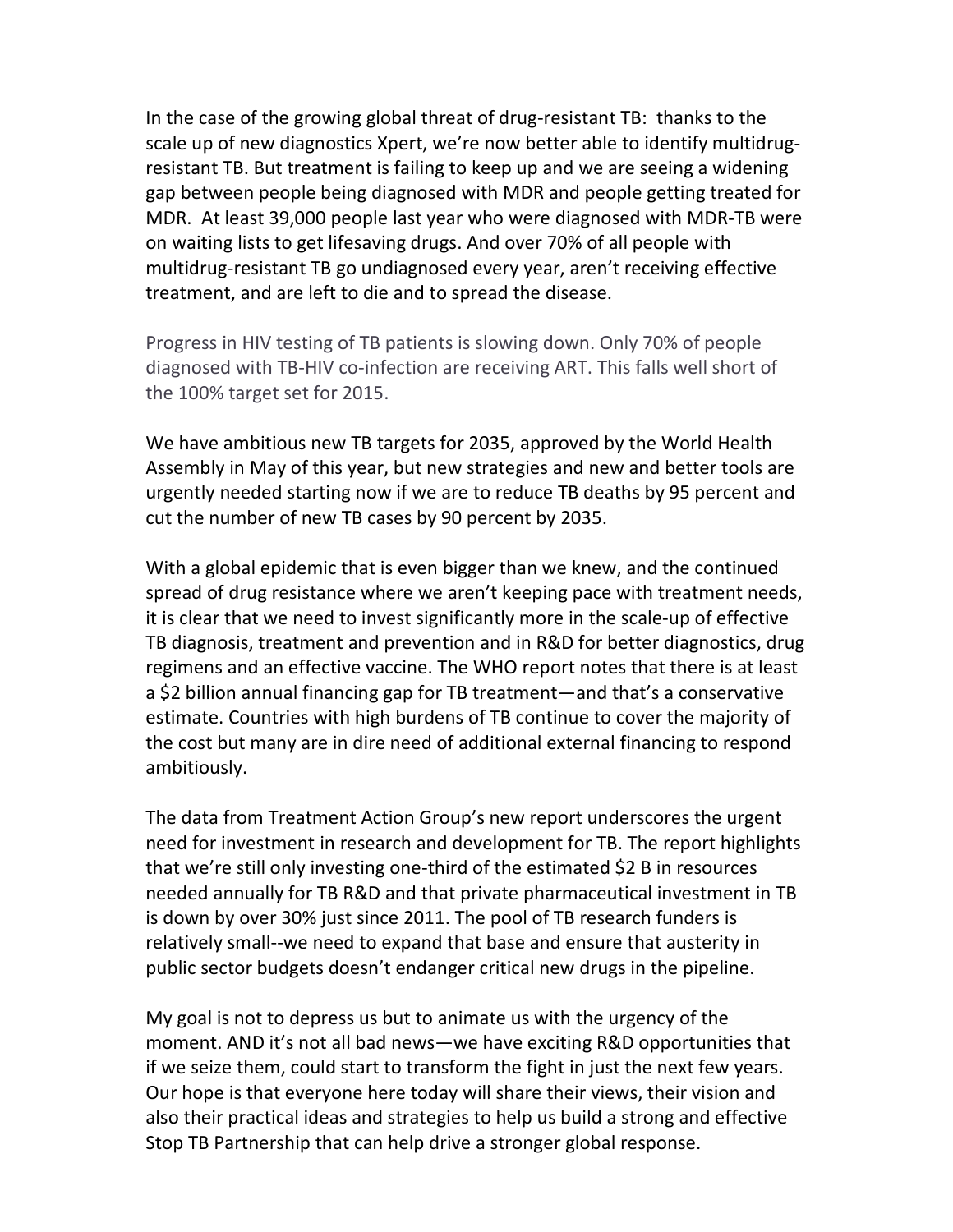The Chair of our Coordinating Board, Dr. Aaron Motsoaledi, MoH of South Africa will join us at the end of the day and he's been a great champion for TB globally and in his own country, and he is deeply committed to bringing the Partnership's impact to new levels. In May he briefed African Ministers of Health on TB, in early September he met with key Members of Congress in Washington, and briefed UN Ambassadors in New York on the need to make TB a UN priority, as well as meeting with the media. I want to pass on his thanks to you for your continued work with the Partnership and also thank him for his commitment to devote significant time and energies to the fight globally. I'd also like to thank the Stop TB board for their dedication, insight and leadership—and ask them to stand up.

\_\_\_\_\_\_\_\_\_\_\_\_\_\_\_\_\_\_\_\_\_\_\_\_\_\_\_\_\_\_

And I'd also like to also acknowledge the leadership of the Lucica Ditiu and the incredibly hard work of the Stop TB Secretariat team.

There are some key areas where the Stop TB Partnership will need your support in the coming year.

GLOBAL PLAN: First, we need your help to develop an ambitious Global Plan to Stop TB for 2016-2020. The development of that plan is underway with the intention that it will present a detailed roadmap to guide our collective action and accelerate our progress in achieving the ambitious targets set out on WHO's new Global Strategy for Tuberculosis Prevention, Care and Control. Achieving less than 10 cases of TB per 100,000 people by 2035 will only be possible with a plan that outlines the specific tools, actions, and strategies to get us there based on each country and region's unique challenges. And in particular, we won't achieve those targets without an aggressive R&D agenda that brings us POC diagnostics, new drug regimens and an effective vaccine.

ADVOCACY: Second--as the state of the epidemic and the latest data make clearer than ever, we need to expand our advocacy and demand that TB be given greater resources and political attention. The WHO report notes that there is at least a \$2 billion annual TB financing gap—and that's a conservative estimate. And as the TAG report has demonstrated, we're still only investing one-third of the estimated needed resources for TB R&D that will be essential to transforming the fight.

Concrete proposals for BRICS collaboration on TB will be discussed at this week's conference, and will be a priority at the next BRICS Ministers of Health meeting which will take place in Brazil this January. As you know, the BRICS account for almost 50% of all new TB cases and half of all MDR-TB. The first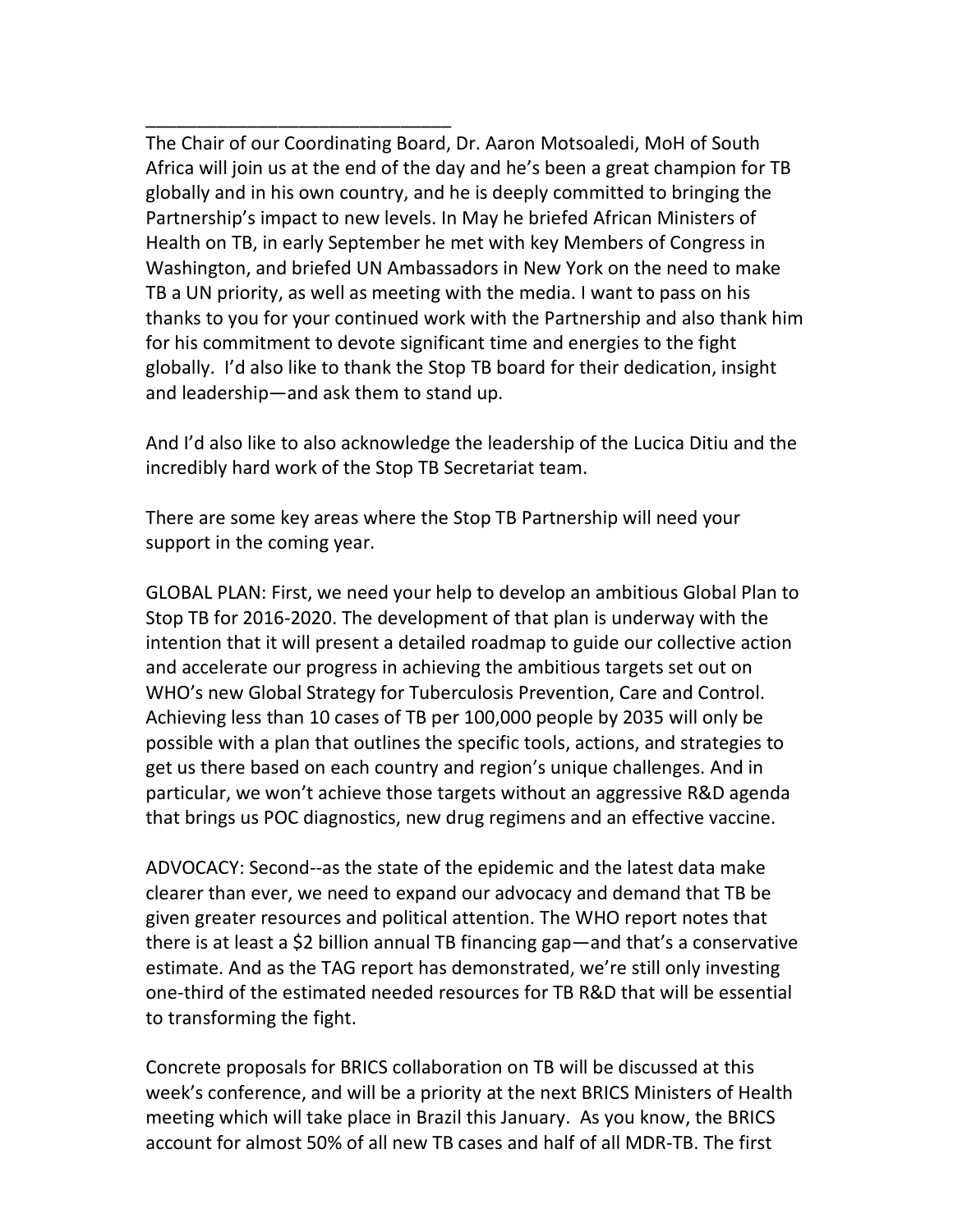ever BRICS governmental working group on a health issue is being established and the group will focus on TB and HIV, with Stop TB in a supporting role. The Partnership is working closely with each of our BRICS partners to advance these discussions and we're now aiming even higher, with a goal to put TB on BRICS Heads of State agendas in 2015.

And today an international group of parliamentarians is meeting to explore creating the first Global parliamentarian's caucus on TB. You'll hear more on that this week and I am very hopeful it is the beginning of a larger global engagement and leadership of parliamentarians in this fight.

GLOBAL FUND: Thirdly, and very much related to the above, the next year will be critical for our ongoing work with the Global Fund to Fight AIDS, TB and Malaria. The Fund remains by far the dominant international funder of TB programs worldwide [with important support from the USG and Canada] and has and will be key in scale-up of new technology. It is critical that all eligible countries make full use of the opportunities that come through the new funding model—that they put forward ambitious and high quality plans, and especially important that Civil Society and communities play an active role in forming proposals and executing grants.

With the efforts of leaders in the SADC region, including Minister Motsoaledi strong leadership, and supported by many in this room, to advance action against the TB epidemic among miners in the Southern Africa region has led to a regional proposal to the Global Fund which will inject up to \$60 million in funds to help countries implement key measures to address needs of miners and peri-mining communities in the SADC region. And there is work to push Mining Companies to create a matching fund to double any future funding provided by the Global Fund.

The Partnership and technical partners working together are supporting colleagues and teams in countries to develop strong concept notes for GF funding. The Partnership has also organized regional meetings to build the capacity of civil society and communities in order to engage them in the Global Fund's new funding model processes. But this is not enough – we need more ambitious proposals with clear impact that will capture available funding and incentivize additional funding. And we need to further support the implementation of Global Fund grants.

I want to end by noting that organizations have key moments in their lifetimes that present opportunities to change and evolve. The Partnership is now in